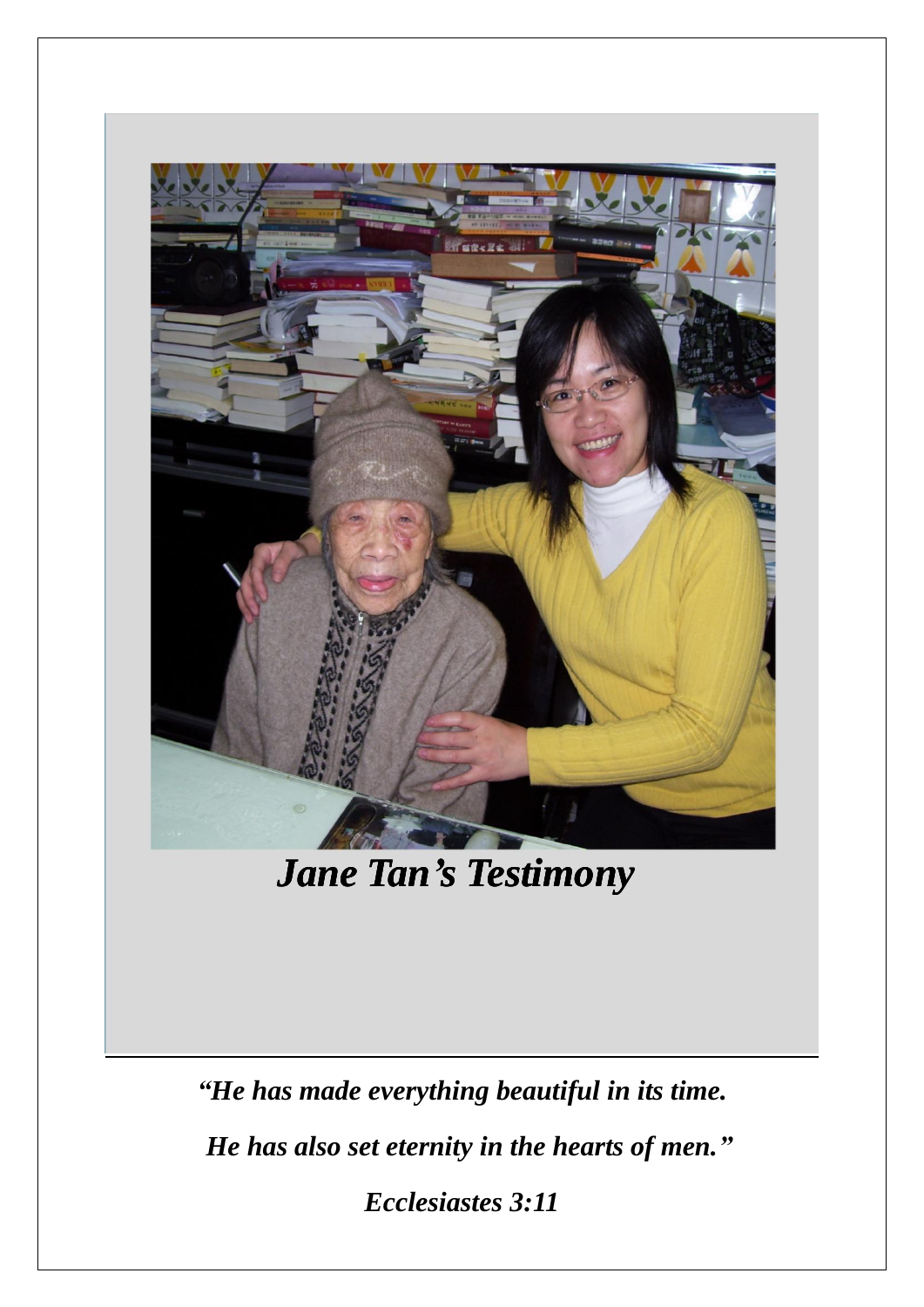# *Jane Tan's Testimony*

I was born in the mid 70's in Taiwan to a family where both my parents were school teachers. They retired 12 years ago. My dad was a history teacher, and Mum taught English. Amy is my only sister. Generally speaking, we grew up in a good family that lived without any lack. We always had the things we needed. All four of us lived in a small town in a nice 3 level house with a garden. As children, our parents encouraged us to learn all sorts of things, like painting, dancing, and piano. We also had many opportunities to travel all around Taiwan every winter and summer vacation. When I was twelve, Mum also took us to Japan to see the ice sculptures. That was the first time that we went overseas, and it was our first time to see real snow. I will never forget how beautiful and pure the snow was. It was really a memorable holiday! On the other hand, my Dad was always focusing on his field of teaching, which was philosophy. He put so much effort into researching his interests and wrote more than 15 books, most of them about Chinese philosophers. Thus, apart from teaching in school, Dad spent almost all his time on reading and writing. In fact, he actually didn't pay too much attention to the family, and that became a big issue between Mum and him. They couldn't find a way to get along well. Arguments came one after another, day by day and year by year. Although I didn't realize it at the time, growing up in a strife filled home affected me a lot. In my memory, I can still hear their fighting even years after they separated. Now I know that the seeds of fear were planted and grew in my mind. I was always hoping they would stop their fighting, but finally their marriage ended after they had spent almost 30 years together.

In school, I didn't have any serious interests in studying, and in Taiwan, if you don't get good marks in school and get a university degree, that means your future will be miserable. This made mum worry about me a lot, and so she planned a better way for me to complete my education. Since I started to learn piano when I was little, Mum thought this would be a good direction for me to go in the university. She took me to the piano, flute and all kinds of music theory lessons every week, and she also spent lots of her own money on my good quality flute and piano. All she wanted was to help me to study music and be a teacher in school. Finally, I got my bachelor's degree in music and also the qualification to be a music teacher, even though I never really wanted to be a school teacher.

 A major change came to my life at the age of 26, for I immigrated to New Zealand after both my parents moved here. Mum worried about my future again, but this time she was concerned about me getting married. She wanted to help me again, so she suggested that I show an interest in a young man she knew. To be compliant, I tried to spend time with the guy she suggested. After two years of developing a friendship relationship, he became my first boyfriend. What I couldn't see, however, was that he didn't really want to have a serious relationship. He didn't want to get married at all. For me, however, it was too late, because I had fallen in love with him so much. Because I had grown up in a strife-filled home, I put all my hope in him. I wanted to be loved and to have children because I had never found peace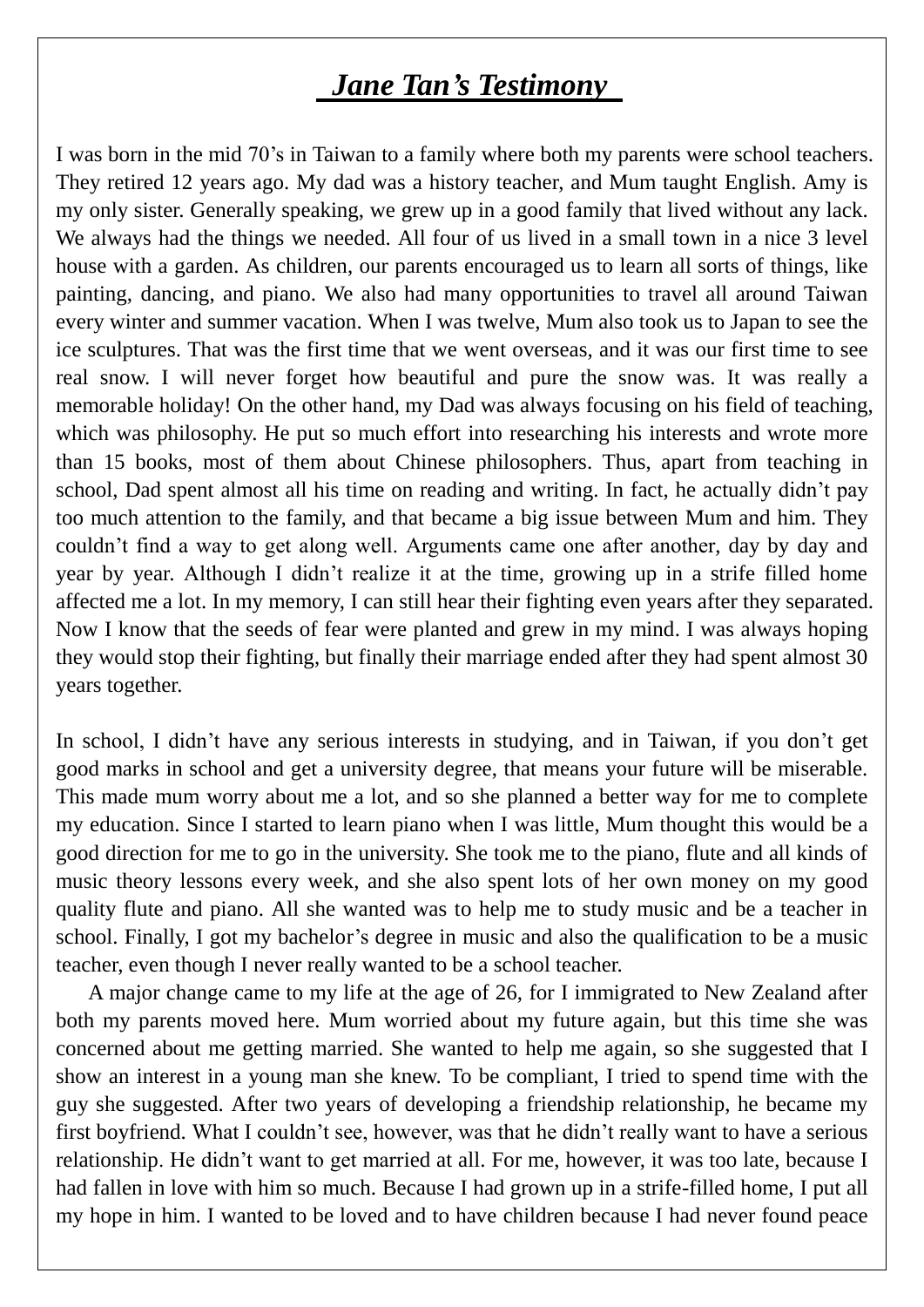in my own family. I convinced myself that if I treated him better, he would marry me one day. I told myself I just needed to wait. From 28 to 32 years old, I waited for 3 years for him to fall in love and ask me to marry him. All my friends didn't want me to keep waiting for him, even including Mum. They said I was too stubborn. But I just didn't want to give up. To have a family with my first and only boyfriend was my dream. I didn't want to live without him! Then I tried even harder to push him. I convinced myself that if I told him I was leaving him, he would change. However, that was the worst thing I did in my life. That made both of us fall into a hopeless situation. Even on a beautiful summer day at the beach, we couldn't say anything but could only cry together while other families around us were having BBQ's and enjoying it so much. Finally, we ended our relationship at the beginning of 2007. My life turned upside down from that day. I was in a terrible darkness of depression and nothing could stop my tears. I lived in a hopeless loneliness, and I didn't understand why I couldn't have a real love - the everlasting love every girl dreams of? Was I not good enough? Was I not worthy to be loved? After so many years of the pain in my own family, why couldn't I have a family with the one I loved? Hadn't I worked hard enough to make him happy? There were so many "why's" and so much self condemnation in my mind. I tried to be happy and tried to forget about him. I just couldn't……

## *On the way to know God*

When I was about 10, I knew there was a God from reading the books which were given to us by a Christian organization. The books said I could pray to the heavenly Father when I needed help. Once I did something wrong, so I prayed that no one would find out. "If you help me Lord, I won't do that again." It worked!

Besides, I had some Christian friends around me. They invited me to the church on Christmas Day. There was lots of singing and a drama about little Jesus, and lots of nice food was provided on that occasion. At last, they even gave each one of us a gift to take home. All these things made me think it's good to know God, but I didn't really feel I needed to be close to Him.

On the other hand, my Nana was a Christian, and she and my Grandfather looked after me for the first 3 years of my life. There was a strong love between Nana and I, and she always wanted me to become a Christian. I gave her a book called "Streams in the Desert" as her birthday gift years ago. I knew it must be a good book because otherwise Nana wouldn't have read it day by day for many years. But every time when I read it, I just couldn't understand what it meant or what was so wonderful about it. The Bible was even harder for me to understand. It was so strange. How could I know every word in it, but when I tried to read it for understanding, it was just like a book from another planet?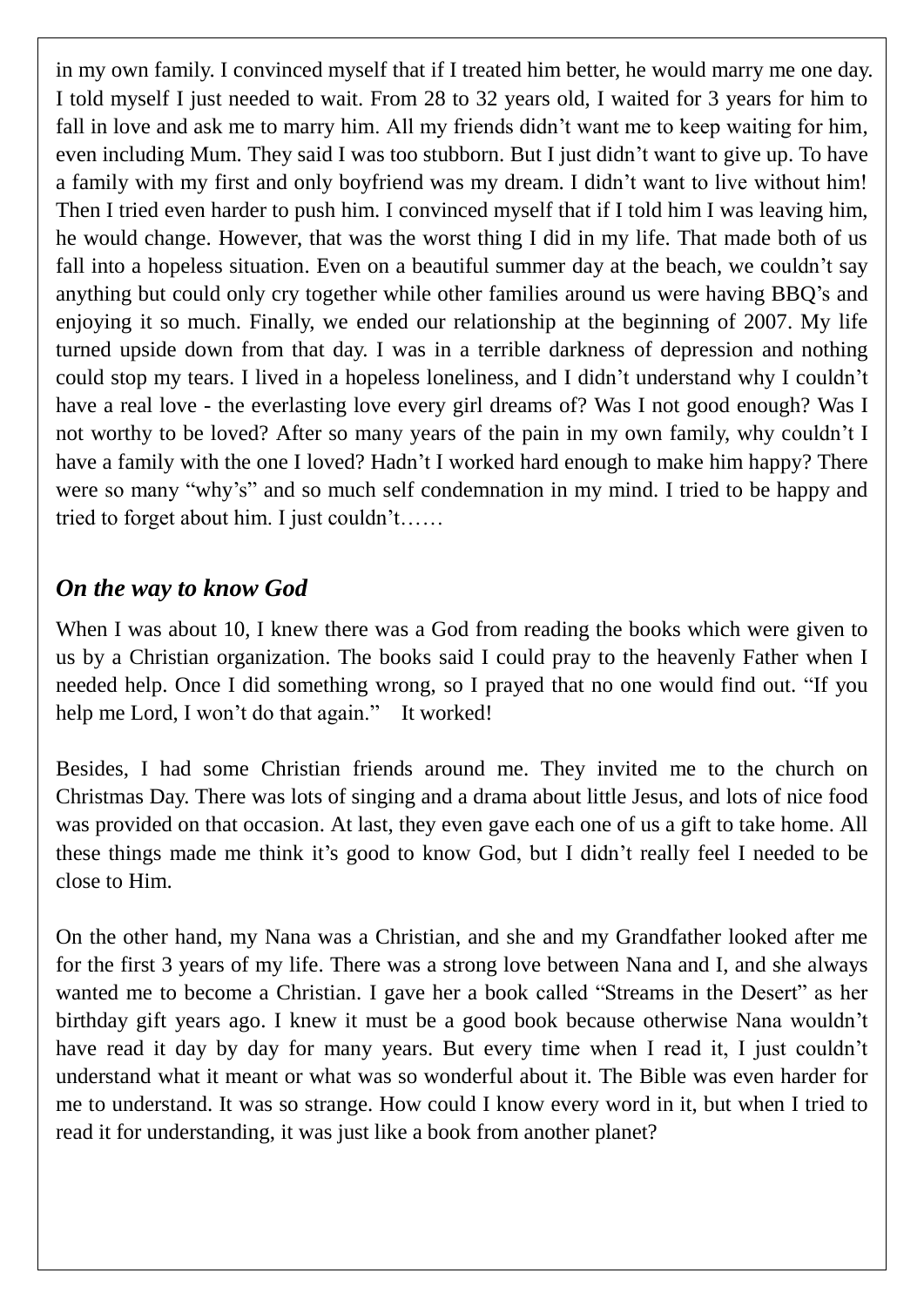# *Walking into the church*

I can remember very clearly the day of January 21, 2007. That was only a week after I broke up with my boyfriend. I felt I just had to go to church, even though my plane to Taiwan was to depart that afternoon. I just wanted to go to church to hear something. When I walked into the service, people greeted me and smiled at me. The singing was comforting, and the people seemed to be peaceful. When Pastor Jones did the preaching, I was attracted by his message, which was spoken through his calm voice. This made me feel very comfortable. But when I got to Taiwan, my good friends and non-Christian relatives took me to worship different kinds of idols when they knew I was in a deep sadness. They asked me to keep trying. If this idol doesn't help you, you just worship another one. So I did. But every time when I held the incense sticks to worship the wooden or golden idols, I felt so bad inside of my heart. I felt I was doing something wrong, but I didn't know what the reason was. I got no peace at all. I even prayed secretly in my heart to God and said please forgive me. I just don't know what I could do. Now I know that worshipping idols is a sinful thing which God hates. The Bible declares that "You shall have no other gods before me," Deuteronomy 5:7. Thank God that He is a merciful God. He still loved me when I was very wrong.

When I came back to New Zealand, I kept attending Sunday services at the church I went to. Nevertheless, every time I heard the music playing, I couldn't stop crying. I felt that God knew the pain in my heart. One day, Pastor Jones mentioned a verse which made me think about it over again and again. John 8:12 says, 'When Jesus spoke again to the people, he said "I am the light of the world. Whoever follows me will never walk in darkness, but will have the light of life." The light? That's what I wanted! I really wanted to change myself from living in the dark to living in a bright place. I didn't want to lock myself in my room and cry every single night. I knew I was getting sick when I couldn't escape the terrible sadness in my heart and mind, yet I was powerless to help myself stop the feelings that tormented and weighed down upon me. I had been trying hard for a long time.

## **R***aise your hand*

After three months, Easter Sunday came. They played the video which was about Jesus dying on the cross and rising again three days later. At the end, the Pastor asked people to close their eyes and said, "Jesus has no sin but He was willing to die for your sins. He overcame death and showed Himself to many people. If you want to have a new life, the Bible says, "If anyone is in Christ, he is a new creation; the old has gone, the new has come." 2 Corinthians 5:17. Jesus is faithful. He is waiting for you to accept Him." At that moment, I knew it was time to raise my hand as a sign that I was accepting Jesus as my personal Lord and Saviour, and I did. I walked to the front to be prayed for. On May, 17, 2007, I got baptized in water in the Church of Christ, Auckland. I know I was given a new life spiritually when I accepted Christ, and when I got into the water to show that I identified with His death and resurrection, I experienced even more of the newness of His life the moment I got out of it. That was the most wonderful night of my life.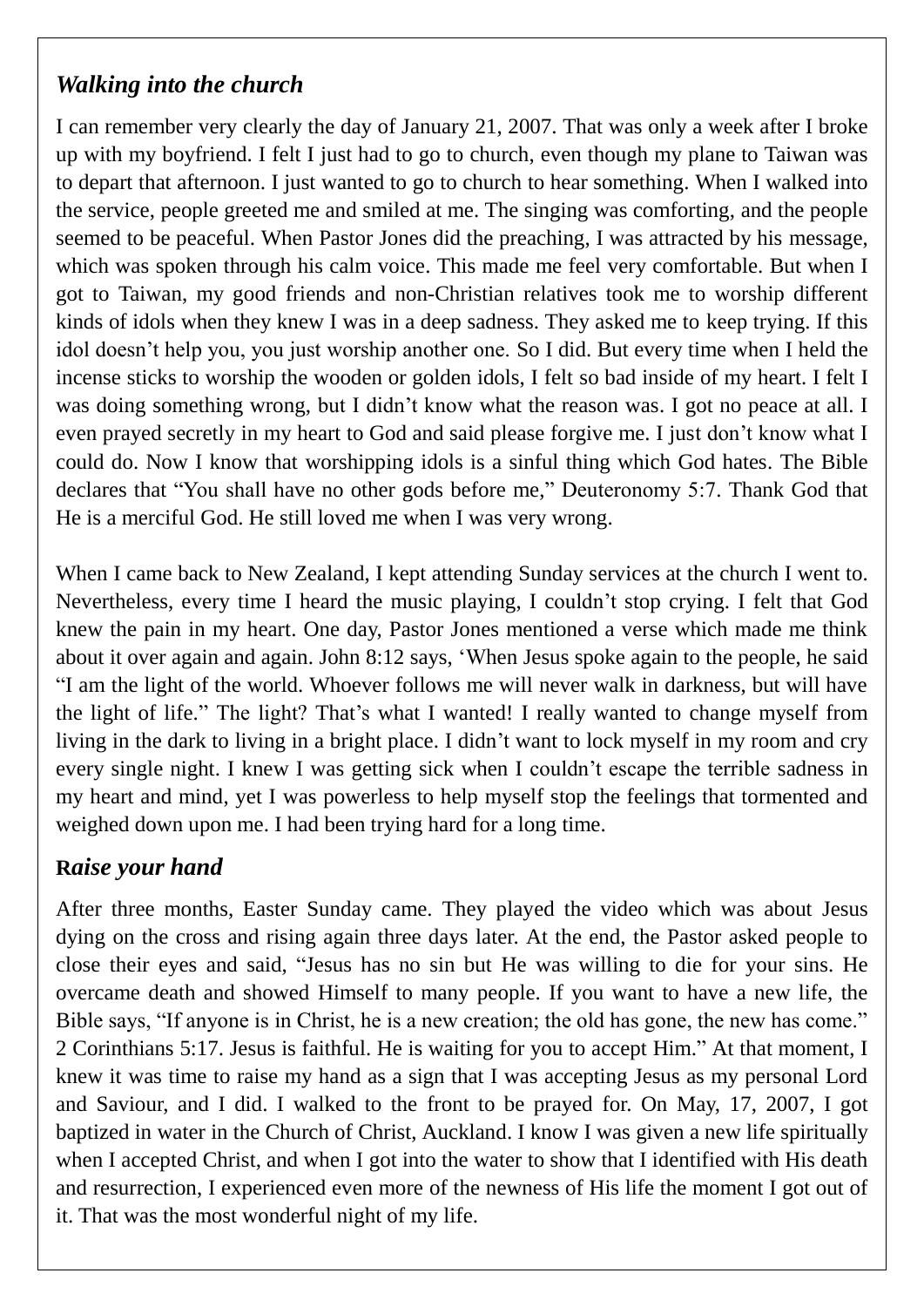## *Going back to Taiwan*

Though I started to join the fellowship every week and read lots of God's words, my heart was still in pain for weeks and months. I still hoped God would help me to get my boyfriend back, but things never went that way. A few months later, he decided to go to Taiwan to learn Mandarin. I was so excited about it. I thought this would be a good chance to have our relationship back if I went with him. But on the day he went, I was not ready to go with him. When the days passed, I couldn't stop thinking of him, and I wept more tears every day. I wanted so much to see him, even if I could see him only once. One day, I bought a ticket without telling anyone. I wanted to leave for Taiwan because I knew my feelings would not change where I was. On the night before I left, I explained my thoughts and feelings to Mum. She said she was not surprised, and she said I would come back soon when I understood the truth. Then I left everything behind and went to Taiwan with very little hope in my heart. I didn't know I would come back three years later.

Finally we met on the next day when I arrived in Taipei. I thought I would be over the moon, but it didn't happen in that way. Every time when I saw him, I didn't feel any joy in my heart any more. There were lots of times I had so much anger and was extremely upset in my mind. I thought he ruined my life, and I continued to blame both him and myself.

At the same time, my good friend Vivian invited me to go to her church. There was a bilingual service there. I liked to go there because it was similar to my church in Auckland. Vivian spent lots of time listening to me and even cried with me. She always prayed for me when I stayed at her place, and later on I found out that she had been praying for me to be a Christian for more than ten years.

Soon I got used to the Sunday service and even joined the worship team. I met many lovely sisters in the small group fellowship. They gave me such a great support, and the group leader, Wendy, shared her testimony with me and spent lots of time to help me to know God's Word. I was very touched by her friendship. One evening, when I told her that I still didn't want to give my boyfriend up, that I wanted to wait until he was changed by God, Wendy told me that God loves us so much, He is willing to give us the best. Otherwise why would He send His only son to die for your sin? God also wants us to know His heart. He has a perfect plan for each of us. But if there is anything between God and us, we can't see God's heart for us, and He will never force us to choose anything. He just waits for us until we want to listen to Him and be changed by Him. Then Wendy turned to Psalms 16:4. "The sorrows of those will increase who run after other gods." Suddenly I realized that I didn't have God sitting in the most important place in my heart. I needed to focus on God Himself only. I made up my mind at that moment. I would let go and let God have His way in me. This verse has never left my heart since then.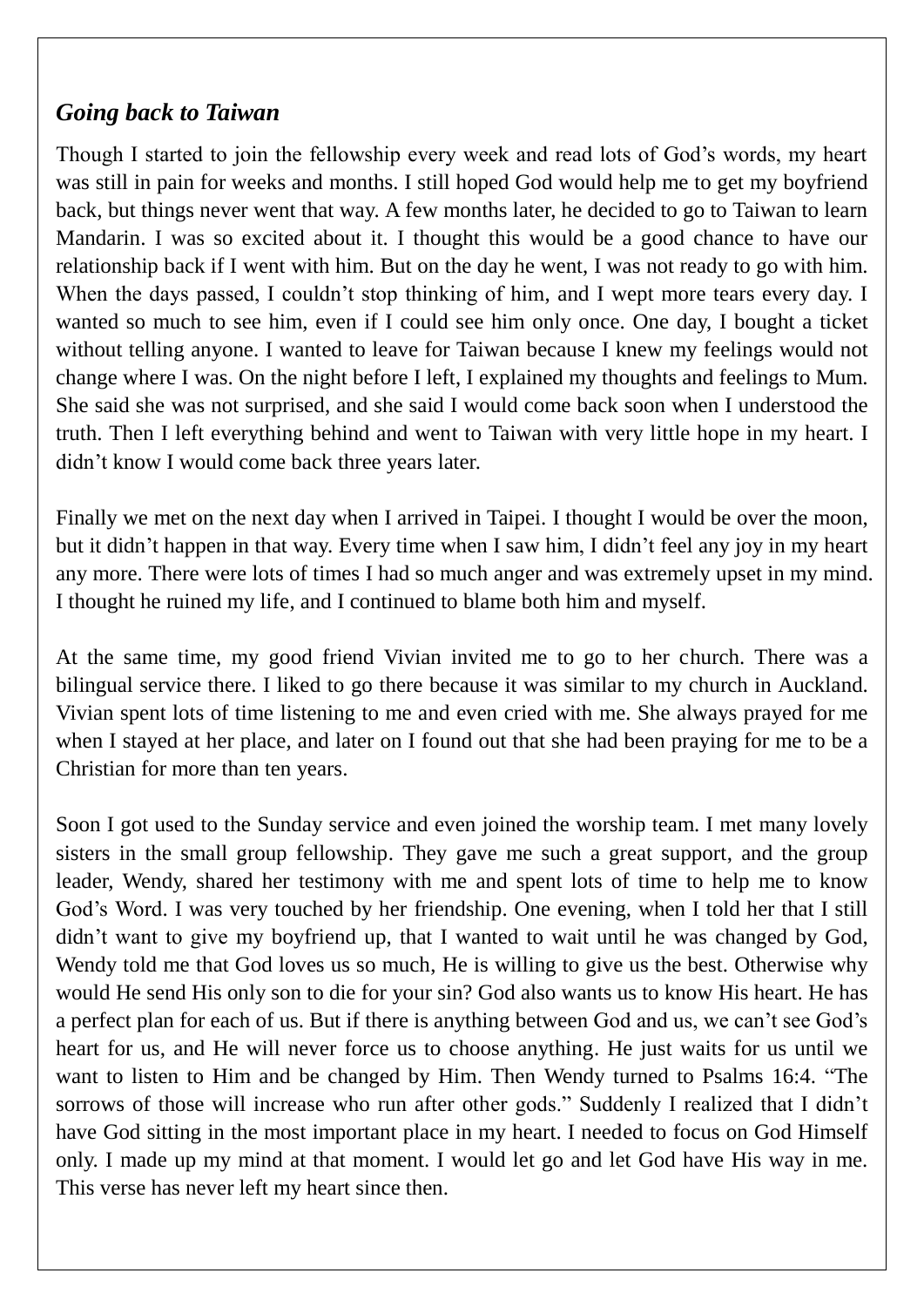## *Short term mission to Myanmar*

A lot of times, Vivian shared with me about her experiences of a mission trip to Europe, China and Myanmar. (She met her husband on that mission trip!) When she knew I was interested to go on the trip, she said: "Great! You just go." But, after I went to one training session, I told them I couldn't go because I didn't think I could afford it, and I thought my 93 year-old Nana needed me to visit her every week. But the mission leader suggested that I pray more about it. One week later, I told him I still wouldn't go. However, the leader called me few days later and told me that if the money was the only thing I was worried about, they would provide everything for me if I wanted to go. So I told Nana about the trip. What a surprise! She said, "You should go if you know God wants you to go. Don't worry about me. I will be fine here." Then I knew God was leading me to go. That's the first time I experienced "Jehovah Jireh" - The Lord will provide. Since then, I received much more provision in every way from God.

# *The first healing*

After more than 10 hours of traveling by bus from Mandalay to La siu, we started to have a training program for the young Christians there. Every morning, we got up early and had our morning devotion together. I learned to pray with verses from those church elders. They had been coming there to help the people build up the churches in that mountain area for more than 15 years.

We also prepared a drama to share with them in the camp. We practiced a lot once we got to Myanmar. The elder's wife was a faithful sister, and she worked very hard to help us to do the drama right. There were 2 or 3 practices during our breaks every day, and sometimes we didn't stop until midnight. At that time, I didn't know the story "The Image of God and the fiery furnace" found in Daniel chapter 3 too well because I was still a new Christian. I hadn't even read the Old Testament yet. I didn't realize the fourth person was God Himself in the fiery furnace until I was on the stage. Suddenly I knew when I went through the darkness and weeping of all my depression days, I was not alone. The Lord was just by my side day and night. He goes with me through every pain, and He is the one who wipes every tear from my eyes.

# *Receiving provision again and again*

Six months later, I had another opportunity to join another short term mission to Chiang-Mai, Thailand. I was very keen to go because I knew it was wonderful to work with God. But I wanted to pay my own way this time. The problem was that if I went, I wouldn't have any money when I came back because I was trying to find a job at that time. But I just knew I needed to go. When I decided to go, an unexpected teaching job just came to me. I didn't know how it happened, but God did it! My group leader was so happy for me, and she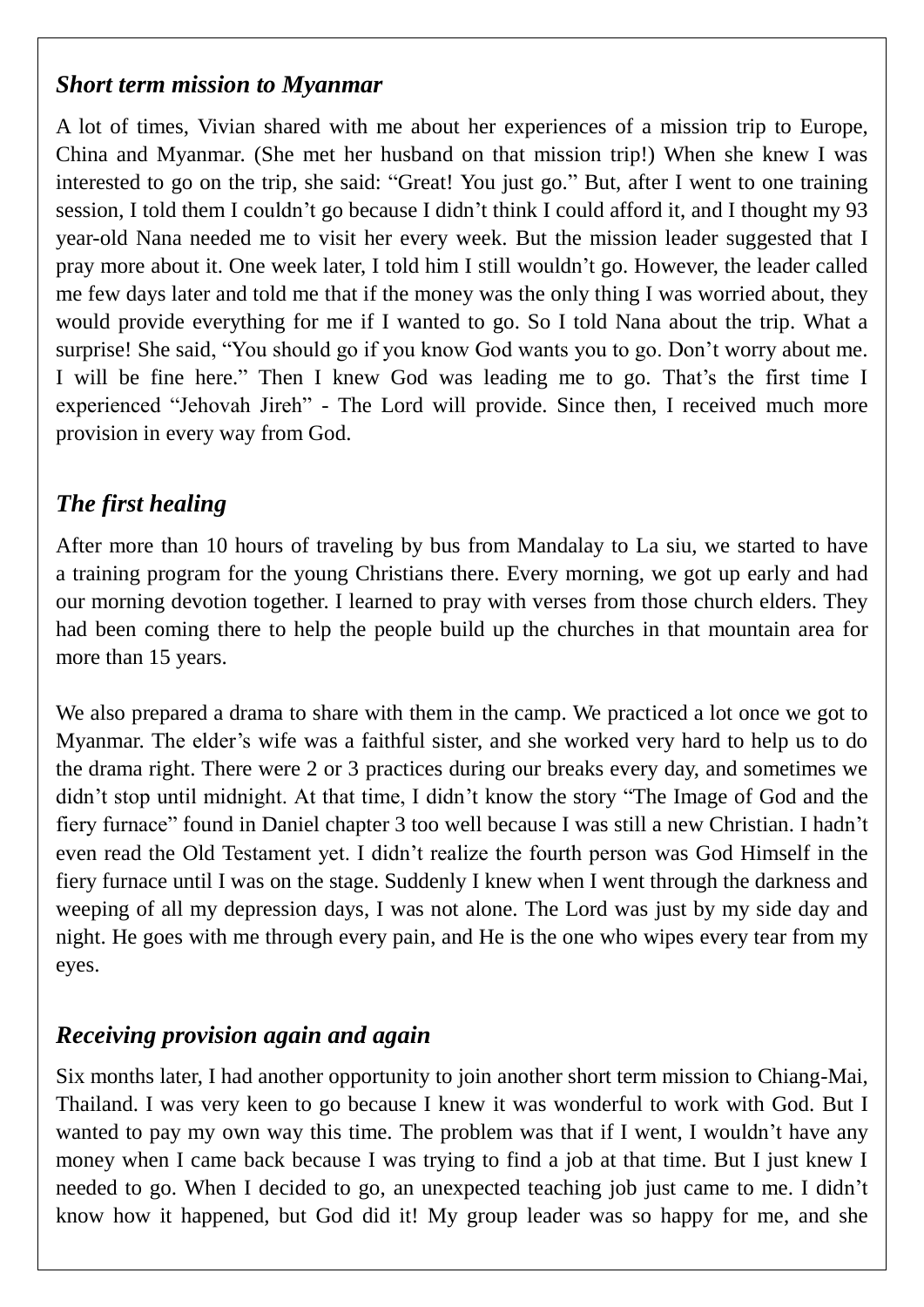believed that I had just experienced the faithfulness of God and of His words written in Matthew 6:32-33 "……your heavenly Father knows what you need. Seek first his kingdom and his righteousness, and all these things will be given to you as well." God did know I needed a job!

Another provision came to me later on when I chose to be obedient to Him - to be a faithful servant in my group. When I was asked to be trained as a group leader, I had no confidence at all. I had just finished reading the Bible for the first time. I couldn't even memorize very many verses. Nevertheless, our Pastor and Wendy encouraged me a lot. She said, "God just wants to have your whole heart to help people. It is not about the things you can do and verses you can remember. You can do everything when you choose to do it for God because you are a vessel of God. Remember: "I can do everything through Him who gives me strength." Philippians 4:13. I thought, okay, I will give it a go. But when I said yes to God, I didn't have a job again. I didn't feel right. Then all the brothers and sisters continually prayed for me. Two months later, this perfect job came to me without my searching at all. It was a newly opened music shop, owned by the couple in my church. Things went really well when I started, and I had such a great time working with them. We sometimes prayed and read the Bible together, and the shop was on the same street as my church. I could just walk from work to the meetings at church. I knew it couldn't happen without God's hand. God was building up my faith in Him day by day.

Working for God was not always easy though. I needed to spend time to wait upon God and prepare the right words for my sisters before the fellowship every week. In the small group, most of the people were great to me and supported me a lot. But also there were times that I needed to accept correction and instruction. I tried to care about everyone in the group, and I spent time to have dinner with them one by one after work. They prayed and read God's words with me, but I still had to face some complaints. I knew God was purifying me through those troubles. I praise God that I had the chance to let Him change my heart. I know God was helping me no matter what I needed to deal with. I believe "I can do everything through Him who gives me strength." Philippians 4:13.

Oct. 14, 2010 was an important day for me because my loved one – Nana, went back to heaven at the age of 95. From the moment I got the call from the hospital, to the end of the funeral, my heart stayed deeply in peace. I was very sure God was in control. He took Nana to His kingdom in His time. And in His time, I will see Nana again in heaven. "…that whoever believes in Him shall not perish but have the eternal life." John 3:16. Heaven, that's a place without death or mourning or crying or pain. When I look back, I understand why God took me back to Taiwan in such a special way three years ago. If I had not been in Taipei, I wouldn't have had enough time to be with Nana during her last three years in this world. It makes me have no regret at all.

## *Know my God more and work for Him*